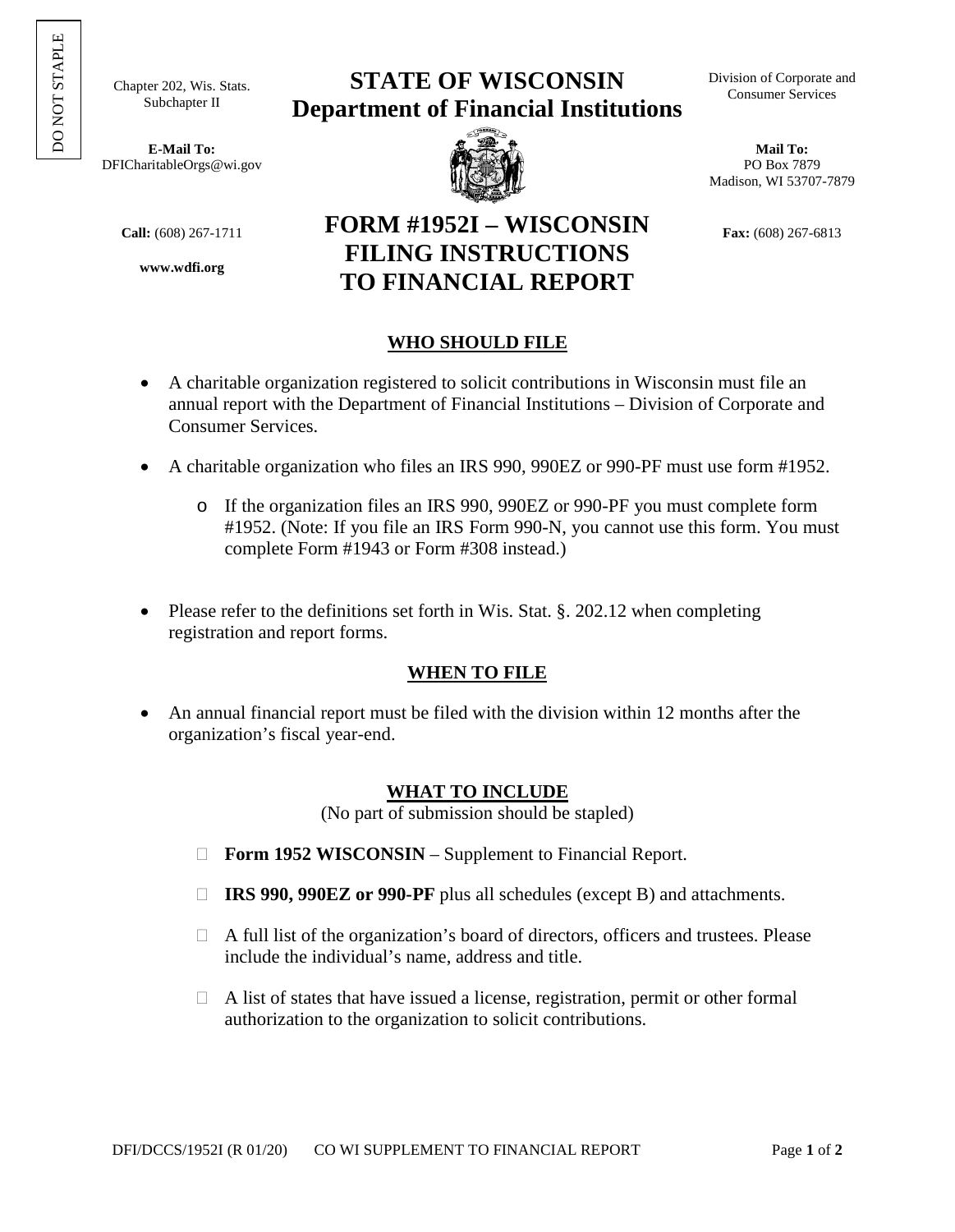### If applicable:

 **An audited financial statement** conducted according to Generally Accepted Accounting Principles for an organization that has received \$500,000 or more in contribution during its fiscal year.

### **OR**

 **A reviewed or audited financial statement** conducted according to Generally Accepted Accounting Principles for an organization which has received \$300,000 - \$499,999 in contributions during the fiscal year.

### **HOW TO FILE**

- Email to: [DFICharitableOrgs@wi.gov](mailto:DFICharitableOrgs@wi.gov)
- Mail to: WDFI/Charitable Orgs PO Box 7879 Madison, WI 53707-7879
- Phone: 608-267-1711
- Fax:  $(608)$  267-6813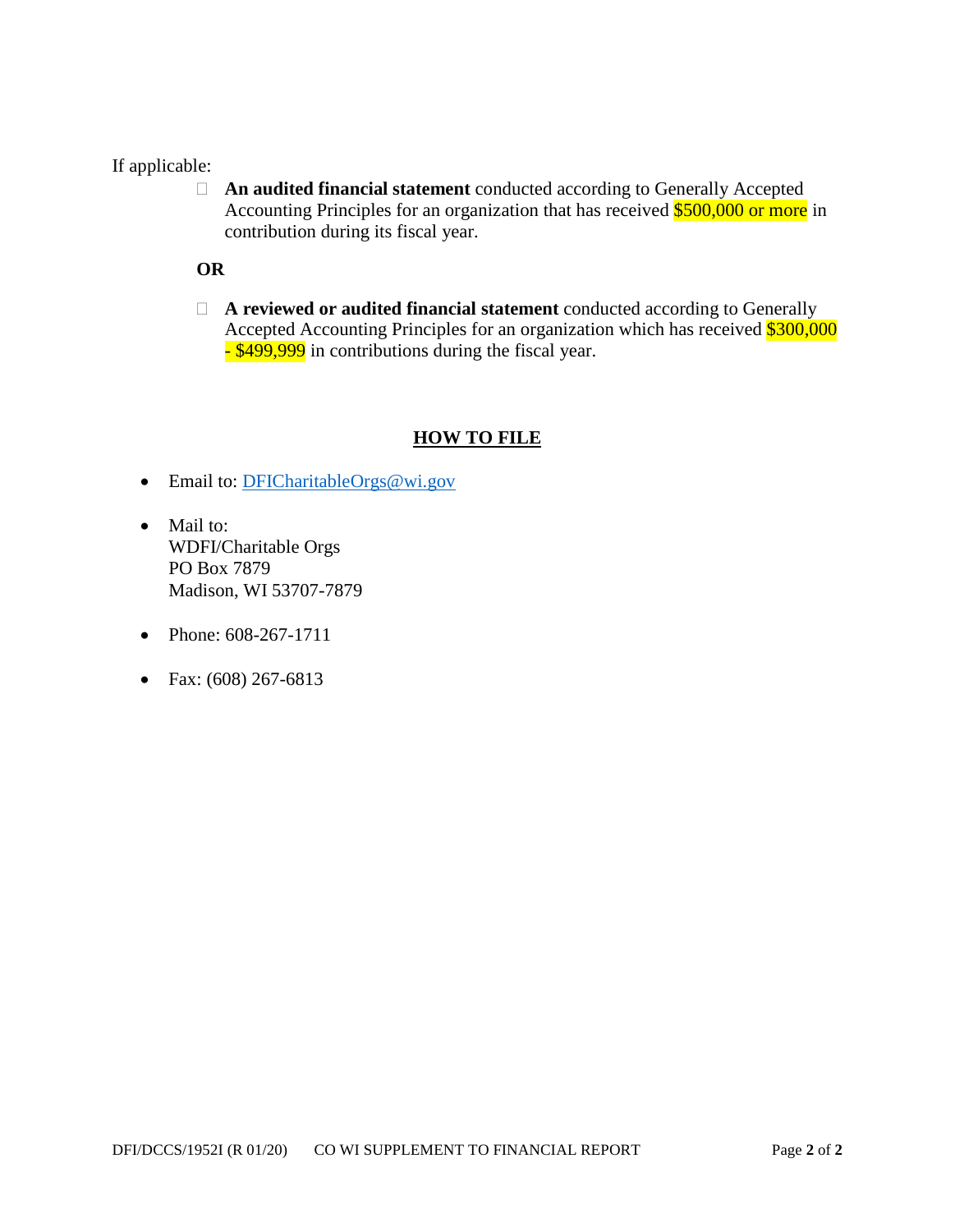$_{\rm O}$ NOT ST APLE

Chapter 202, Wis. Stats. Subchapter II

**E-Mail To:** DFICharitableOrgs@wi.gov

**www.wdfi.org**

# **STATE OF WISCONSIN Department of Financial Institutions**



**SUPPLEMENT TO FINANCIAL REPORT** 

**Mail To:**  PO Box 7879 Madison, WI 53707-7879

**FORM #1952 - WISCONSIN Fax:** (608) 267-6813

# **ORGANIZATION INFORMATION - SECTION A**

1. Name of charitable organization and any trade names or DBA (doing business as) names the organization uses.

Studio 84, Inc.

 $10626$   $800$ 

26-1647924

- 2. WI Charitable Organization Number:
- 3. Federal Employer Identification Number:
- 4. Provide the name and contact information of the individual the Department should contact about this form:

| First Name:                               |                          | Last Name:       |                      |              |  |  |
|-------------------------------------------|--------------------------|------------------|----------------------|--------------|--|--|
|                                           | Deborah                  | <b>Blackwell</b> |                      |              |  |  |
| <b>Street Address:</b><br>121 W Center St |                          | City:            | Whitewater           | State:<br>WI |  |  |
| Zip Code:<br>53190                        | Phone:<br>(262) 473-9845 | Email:           | info@studio84inc.org |              |  |  |

5. Did your organization use a professional fund-raiser or fund-raising  $\blacksquare$  Yes counsel during the fiscal year in Wisconsin?

 $\blacksquare$  No

If **YES**, provide contact information for each fund-raiser(s), fund raising counsel(s), or person. Attach additional pages, if necessary.

| Name:                  |                   |                                                                                                           |       |  | Fund-Raiser:   Fund-Raising Counsel: |  |
|------------------------|-------------------|-----------------------------------------------------------------------------------------------------------|-------|--|--------------------------------------|--|
| <b>Street Address:</b> |                   |                                                                                                           | City: |  | State:                               |  |
| Zip:                   | Telephone Number: | Does this fund-raiser/fund-raising counsel/person have custody of contributions at any time:<br>Yes<br>No |       |  |                                      |  |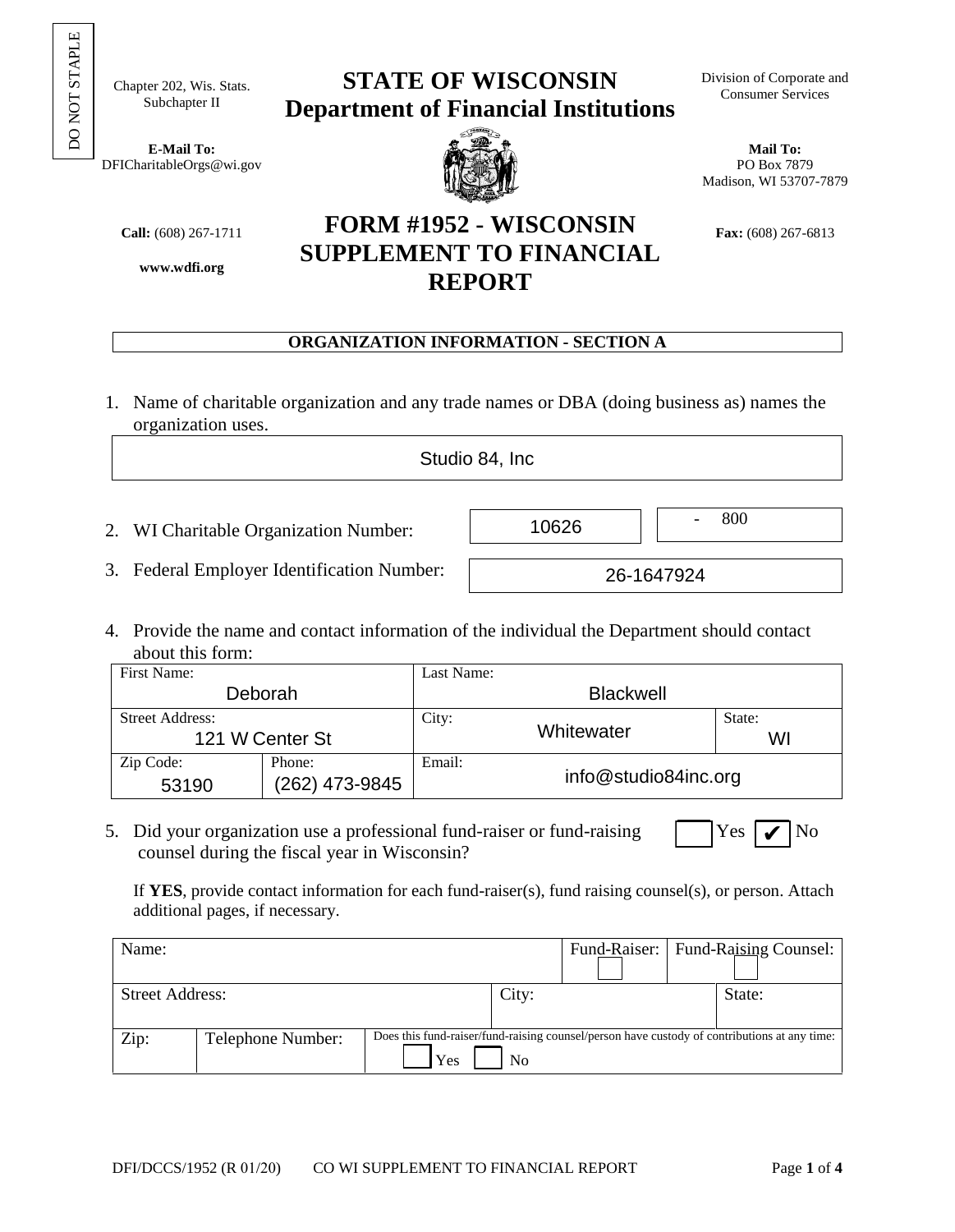| 6. Has any of the information your organization previously submitted to        | $\sqrt{\frac{Y_{\text{cs}}}{Y}}$ No |  |
|--------------------------------------------------------------------------------|-------------------------------------|--|
| the division changed? (i.e. name of the organization, address of the           |                                     |  |
| principal office, address of any Wisconsin branch officers, accounting period, |                                     |  |
| articles, by-laws, etc.)                                                       |                                     |  |



If **YES**, attach an explanation and a copy of the amended document.

| <b>FINANCIAL INFORMATION - SECTION B</b>                                                                                                                                                                                                                                                                                                                                                                                                                                                                                                                                                                                                                                                                                                                                                                                                                                                                                                                                          |    |    |        |                        |         |        |
|-----------------------------------------------------------------------------------------------------------------------------------------------------------------------------------------------------------------------------------------------------------------------------------------------------------------------------------------------------------------------------------------------------------------------------------------------------------------------------------------------------------------------------------------------------------------------------------------------------------------------------------------------------------------------------------------------------------------------------------------------------------------------------------------------------------------------------------------------------------------------------------------------------------------------------------------------------------------------------------|----|----|--------|------------------------|---------|--------|
| Organization's Fiscal Year End Date (month, day,<br>7.<br>and year). Enter the accounting period for the<br>following financial information.                                                                                                                                                                                                                                                                                                                                                                                                                                                                                                                                                                                                                                                                                                                                                                                                                                      | 12 | mm | 31     | $\mathrm{d}\mathrm{d}$ | 2020    | уууу   |
|                                                                                                                                                                                                                                                                                                                                                                                                                                                                                                                                                                                                                                                                                                                                                                                                                                                                                                                                                                                   |    |    |        |                        | 1       | 32,639 |
| ("Contribution" means a grant or pledge of money, credit, property, or other thing of any kind or value, except<br>used clothing or household goods, to a charitable organization or for a charitable purpose. Bequests received<br>directly from the public and indirect public support, such as contributions received through solicitation campaigns<br>conducted by federated fundraising agencies like United Way should be included in this amount. "Contribution"<br>does not include:<br>Income from bingo or raffles conducted under ch. 563, Wis. Stats.<br>٠<br>Government grants<br>$\bullet$<br>Bona fide fees, dues, or assessments paid by a member of a charitable organization, except that, if<br>$\bullet$<br>initial membership in a charitable organization is conferred solely as consideration for making a grant<br>or pledge of money to the charitable organization in response to a solicitation, that grant or pledge of<br>money is a contribution.) |    |    |        |                        |         |        |
|                                                                                                                                                                                                                                                                                                                                                                                                                                                                                                                                                                                                                                                                                                                                                                                                                                                                                                                                                                                   |    |    |        |                        | 2       | 68,528 |
|                                                                                                                                                                                                                                                                                                                                                                                                                                                                                                                                                                                                                                                                                                                                                                                                                                                                                                                                                                                   |    |    |        | 3                      | 101,167 |        |
| Expenses:                                                                                                                                                                                                                                                                                                                                                                                                                                                                                                                                                                                                                                                                                                                                                                                                                                                                                                                                                                         |    |    |        |                        |         |        |
| a.                                                                                                                                                                                                                                                                                                                                                                                                                                                                                                                                                                                                                                                                                                                                                                                                                                                                                                                                                                                | 4a |    | 27,209 |                        |         |        |
| b.                                                                                                                                                                                                                                                                                                                                                                                                                                                                                                                                                                                                                                                                                                                                                                                                                                                                                                                                                                                | 4b |    | 40,787 |                        |         |        |
| c.                                                                                                                                                                                                                                                                                                                                                                                                                                                                                                                                                                                                                                                                                                                                                                                                                                                                                                                                                                                | 4c |    | 494    |                        |         |        |
| d.                                                                                                                                                                                                                                                                                                                                                                                                                                                                                                                                                                                                                                                                                                                                                                                                                                                                                                                                                                                | 4d |    | 0      |                        |         |        |
| e.                                                                                                                                                                                                                                                                                                                                                                                                                                                                                                                                                                                                                                                                                                                                                                                                                                                                                                                                                                                |    |    |        |                        | 4e      | 68,490 |
|                                                                                                                                                                                                                                                                                                                                                                                                                                                                                                                                                                                                                                                                                                                                                                                                                                                                                                                                                                                   |    |    | 5      | 32,677                 |         |        |
|                                                                                                                                                                                                                                                                                                                                                                                                                                                                                                                                                                                                                                                                                                                                                                                                                                                                                                                                                                                   |    |    |        | 6                      | 20,322  |        |
|                                                                                                                                                                                                                                                                                                                                                                                                                                                                                                                                                                                                                                                                                                                                                                                                                                                                                                                                                                                   |    |    |        | 7                      | 0       |        |
|                                                                                                                                                                                                                                                                                                                                                                                                                                                                                                                                                                                                                                                                                                                                                                                                                                                                                                                                                                                   |    |    |        | 8                      | 52,999  |        |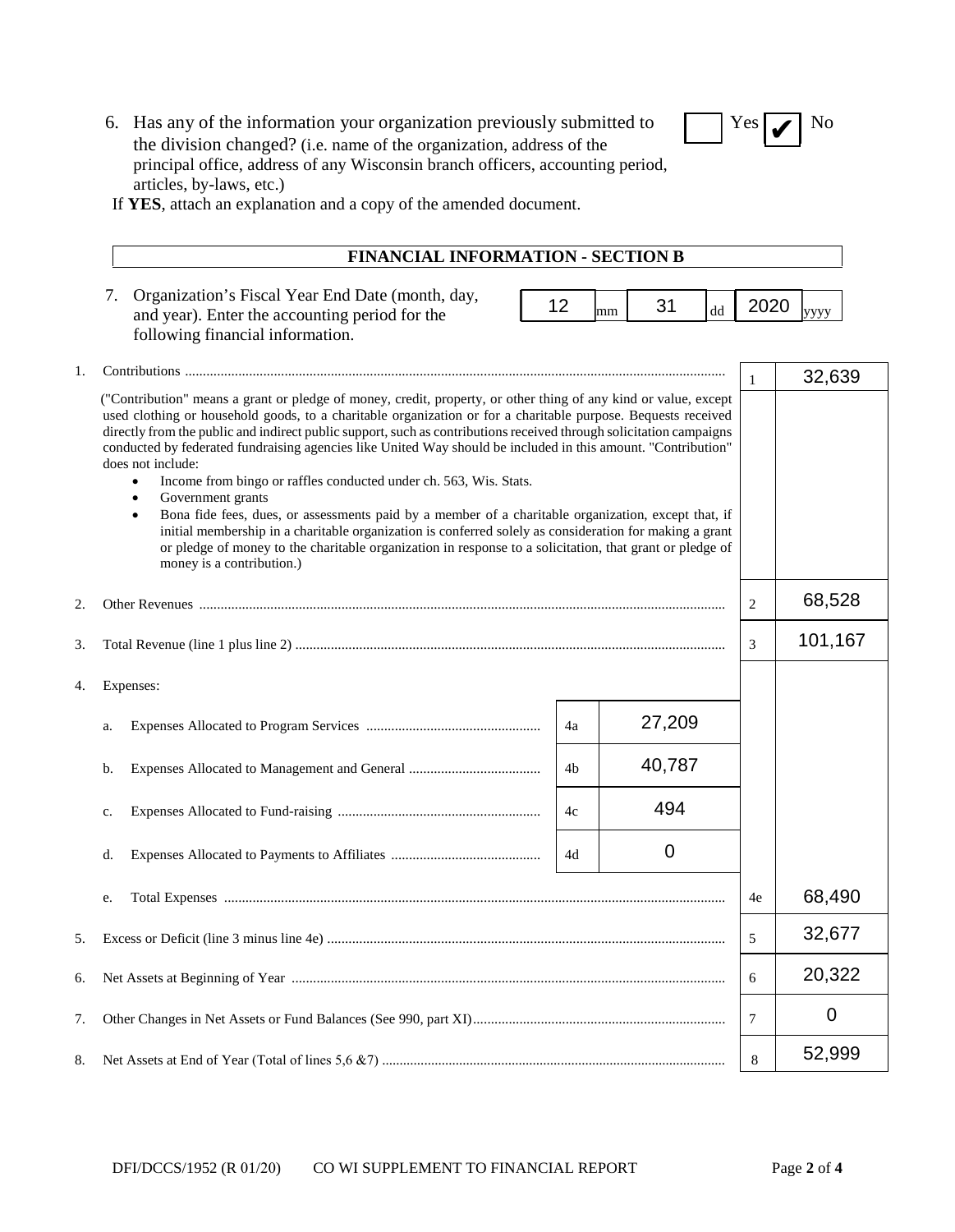#### **ATTACHMENTS**

Check the box next to the items that are attached to your annual report. Items A., B., and C. are required. Item D. or E. (or Waiver Application of D. or E.) is required if the contributions received by your organization fall into the described ranges. (Note: If you are submitting this form with your initial application, DO NOT submit the following attachments. Submit the attachments cited in the application form instead).

**A. List of all officers, directors, trustees, and principal salaried employees** – The list must include each individual's name, address, and title. Please note that "principal salaried employees" refers to the chief administrative officers of your organization, but does not include the heads of separate departments or smaller units within the organization. (You can disregard this item if you are attaching an IRS 990 that already includes the requested information.)

**B. A list of states that have issued a license, registration, permit, or other formal authorization to the organization to solicit contributions.** (You can disregard this item if you are attaching an IRS 990 that already includes the requested information.)

**OR** 

**R E Q U I R E D**  ✔

✔

**C H E C K O N E I F A P P L I C A B L E**  **C. IRS Form #990, 990EZ, or 990-PF**. **Do not include Schedule B of the 990.** ✔(Note: If you file an IRS Form 990-N, you cannot use this form. You must complete a Form #1943 or Form #308 instead.)

**D. Audited Financial Statements** if the organization received contributions in excess of \$500,000 during its fiscal year. The financial statements must be prepared in accordance with generally accepted accounting principles and be accompanied by the opinion of an independent certified public accountant. **OR** 

**Apply for Waiver of "D. Audited Financial Statements"** if (1.) the organization's contributions were, during each of the past 3 fiscal years, less than \$100,000; and  $(2)$  during the fiscal year for which the waiver is being requested, the organization received one or more contributions from one contributor that exceeded \$400,000. Include documentation to support (1.) and (2.).

**E. Reviewed Financial Statements** if the organization received contributions in excess of \$300,000, but not more than \$500,000 during its fiscal year. The financial statements must be prepared in accordance with generally accepted accounting principles by an independent certified public accountant. Audited financial statements are also acceptable.

**Apply for Waiver of "E. Reviewed Financial Statements"** if (1.) the organization's contributions were, during each of the past 3 fiscal years, less than \$100,000; and (2.) during the fiscal year for which the waiver is being requested, the organization received one or more contributions from one contributor that exceeded \$200,000. Include documentation to support (1.) and (2.).